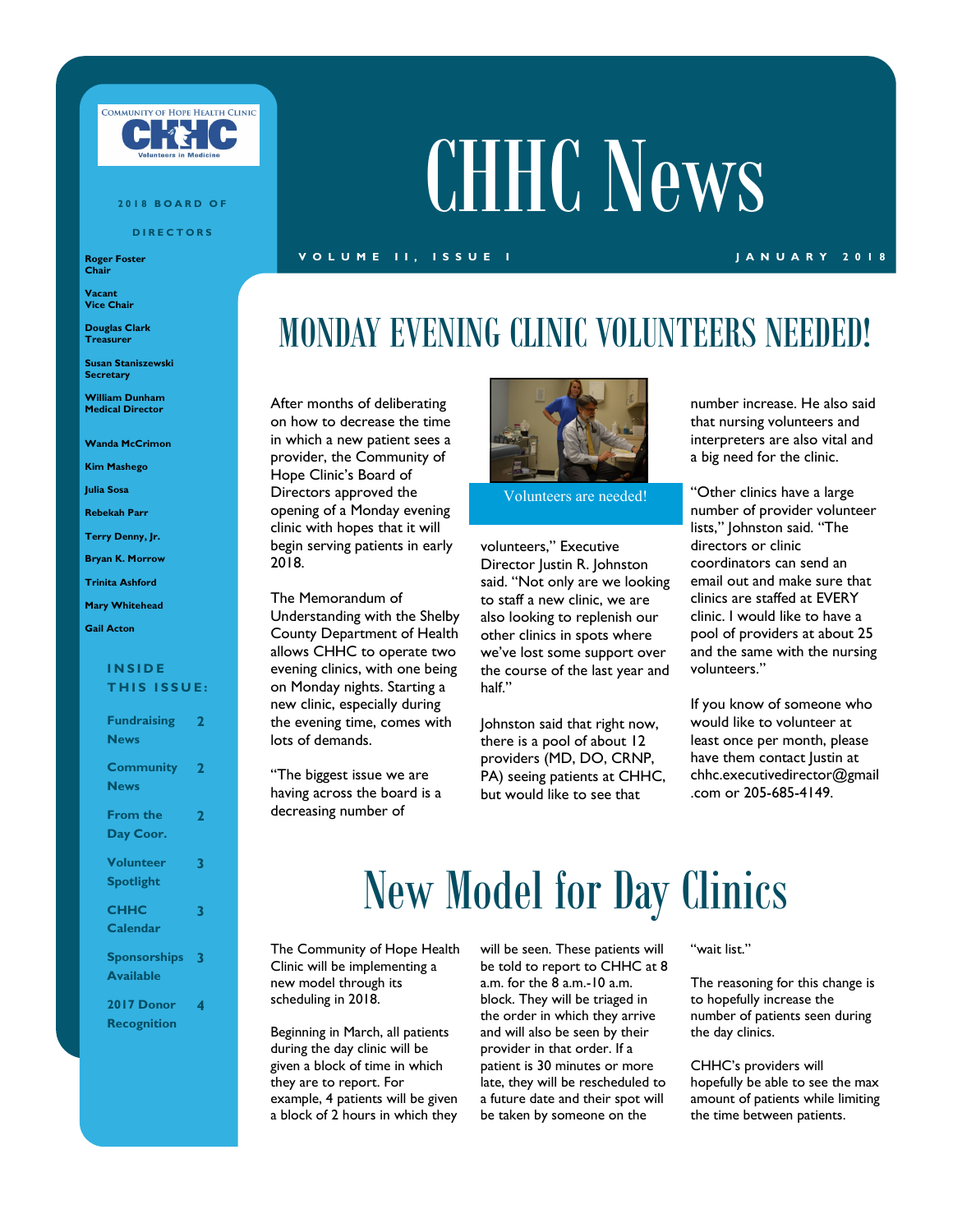### **P A G E 2**

### CHHC Fundraising News

### COMMUNITY OF HOPE HEALTH CLINIC **Infuntoors** in Modicin

**Annual Fundraiser**

The Community of Hope Health Clinic's Second Annual Fundraising Dinner has been set for Tuesday, May 1, 2018 at 6:30 p.m. at the Pelham Civic Center. Anyone wishing to attend needs to contact Justin at chhc.executivedirector@gmail .com.

#### **Birdies for Charity 2018**

The Community of Hope Health Clinic will be participating with the Regions Tradition Birdies for Charity Program once again in 2018. Once more details are available, the clinic will post on both the Web site and Facebook page on how to help. Those who help will have the potential to get oneday passes to the golf tournament as well as other events put on by the Bruno Event Team.

**New for 2018-Cash for Cans!** The Community of Hope Health Clinic will begin a new

campaign in 2018 called cash for cans. Imagine all of the aluminum cans you or someone you know discards in the trash every year. Why not bring them a central place so that the metal can be recycled and the proceeds go to a great cause! CHHC will begin this project in the spring of 2018 and there may be a contest associated with it! Please check back to our March newsletter, Facebook page and Web site to make sure that you know how, when and where to drop off your cans for this great organization!

*From Left to Right-Clockwise:*

*Arnold Mooney, Justin Johnston, Matt Fridy, Johnston, Karen Stough, Roger Foster, Johnston, Dr. Lisa Oestreich, Jocelyn Walker, Erica McDonald, Mandy Maldonado, Saharie Bowman, Johnston, Michelle Blackwood, Walker, Dr. Mark Wilson*

### CHHC Volunteer Appreciation



From the Day Clinic Coordinator

### **Jocelyn Walker, Day Clinic Coordinator**



most is the relationships I get to come volunteer here at I am proud to say I work for Community of Hope. I get great satisfaction in being in a role that I can make a small difference in someone's life. What I love about my job the build with our patients. I can mix the experience I have in the medical field and

interpreting together to hopefully make a difference in the patients' lives. It humbles me to see all of our volunteers take the time out of their busy schedules to CHHC. I want to take the time to thank CHHC, for receiving me with open

arms. I look forward to seeing what this new year has in store for me. I'm so happy to be a part of this Qwalker

team!

If our hopes of building a better and safer world are to become more than wishful thinking, we will need to engagement of volunteers more than ever. -Kofi Annan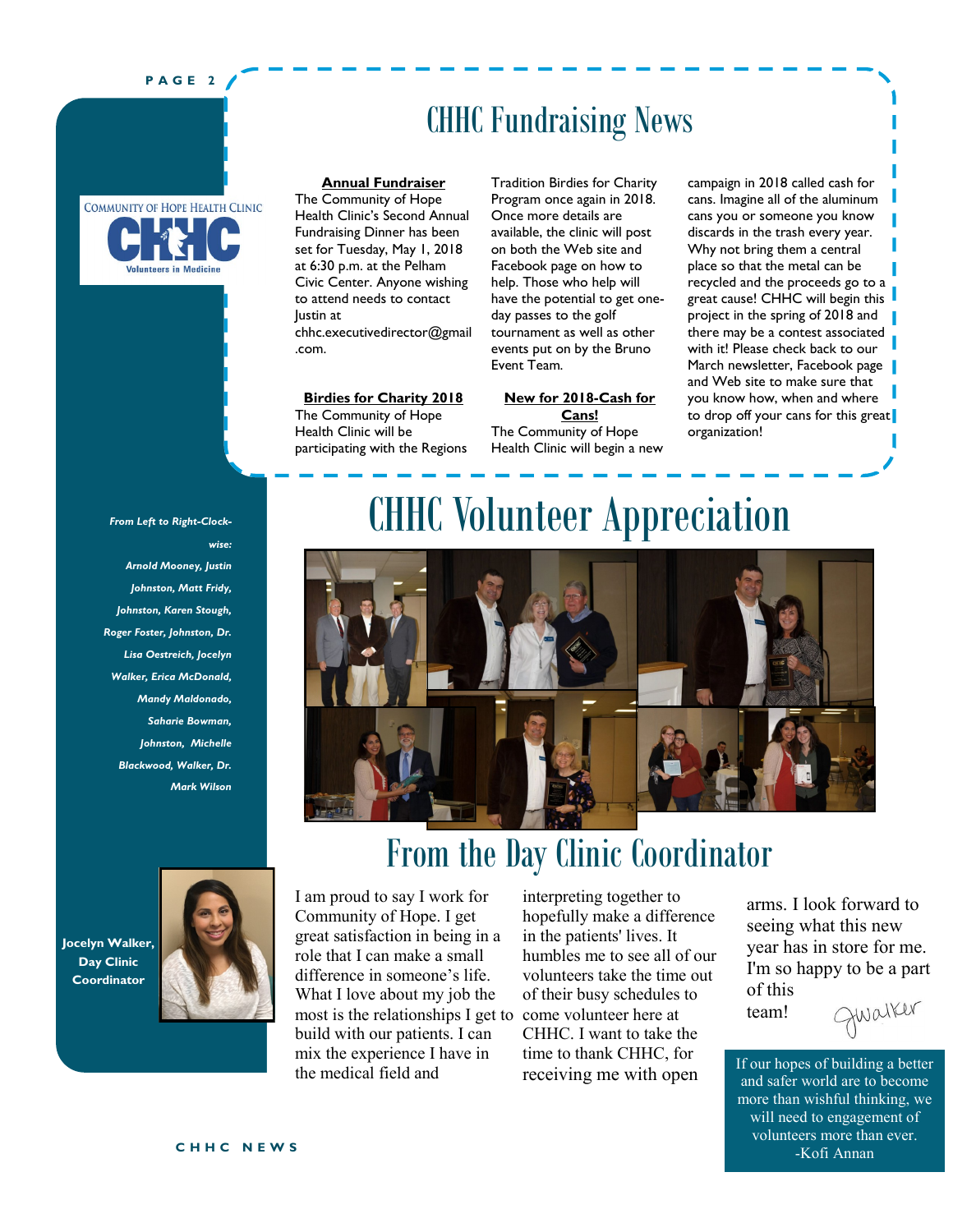# Volunteer Spotlight



**Roger Foster is a the new Chair of the Board of Directors**

On January 1, 2018, Roger Foster took over as the Chair of the Board of Directors for the Community of Hope Health Clinic.

For the past few years Roger has not only been involved with the Board, he has also spent time volunteering in the clinic as well as helping with fundraising through both his church and community contacts.

It was because of this that Roger was presented with the Howard Mullis Non-Medical Volunteer of the Year Award for 2017.



**Neil Schenk is a Pharmacy Student at Samford University**

Neil Schenk,

a pharmacy student at Samford University has served as an interpreter for the CHHC Evening Clinic for a few years now.

After spending some time in minor league baseball,

Neil decided to go back to school to become a pharmacist. His baseball travels took him to Venezuela which helped with is interpretation skills where he uses them at CHHC not only interpreting for the providers, but also while doing triage for our Hispanic patients.

After graduation, he hopes to get into a good residency program.

# CHHC Calendar

### **Clinic Holidays (Closed)**

January 15-Dr. Martin Luther King, Jr. Day

February 19-President's Day

### **Upcoming Events**

January 10-Board Meeting February 14-Executive Committee May 1-Annual Fundraiser

### **Thursday Meals Open**

January-All Meals Covered February-8, 15, 22

**Community Events** 

**Calendar** January 9-Shelby Co. Roundtable



**Justin R. Johnston Executive Director**

**Mandy Maldonado Clinic Coordinator**

> **Jocelyn Walker Clinic Coordinator**

**Karen Stough Office Manager**

# Looking for Sponsorships!

The Community of Hope Health Clinic is currently looking for secondary sponsorships of its upcoming events.

Here are the levels and events that you, your company or a colleague can buy for 2018!

### **Fundraising Dinner**

**(May 1)** Table-\$1000 Tertiary-\$250

### **Cash for Cans**

Primary-\$500 Secondary-\$250 Tertiary-\$100

**Volunteer Appreciation Banquet (Nov. 2018)** Primary-\$750 Secondary-\$250